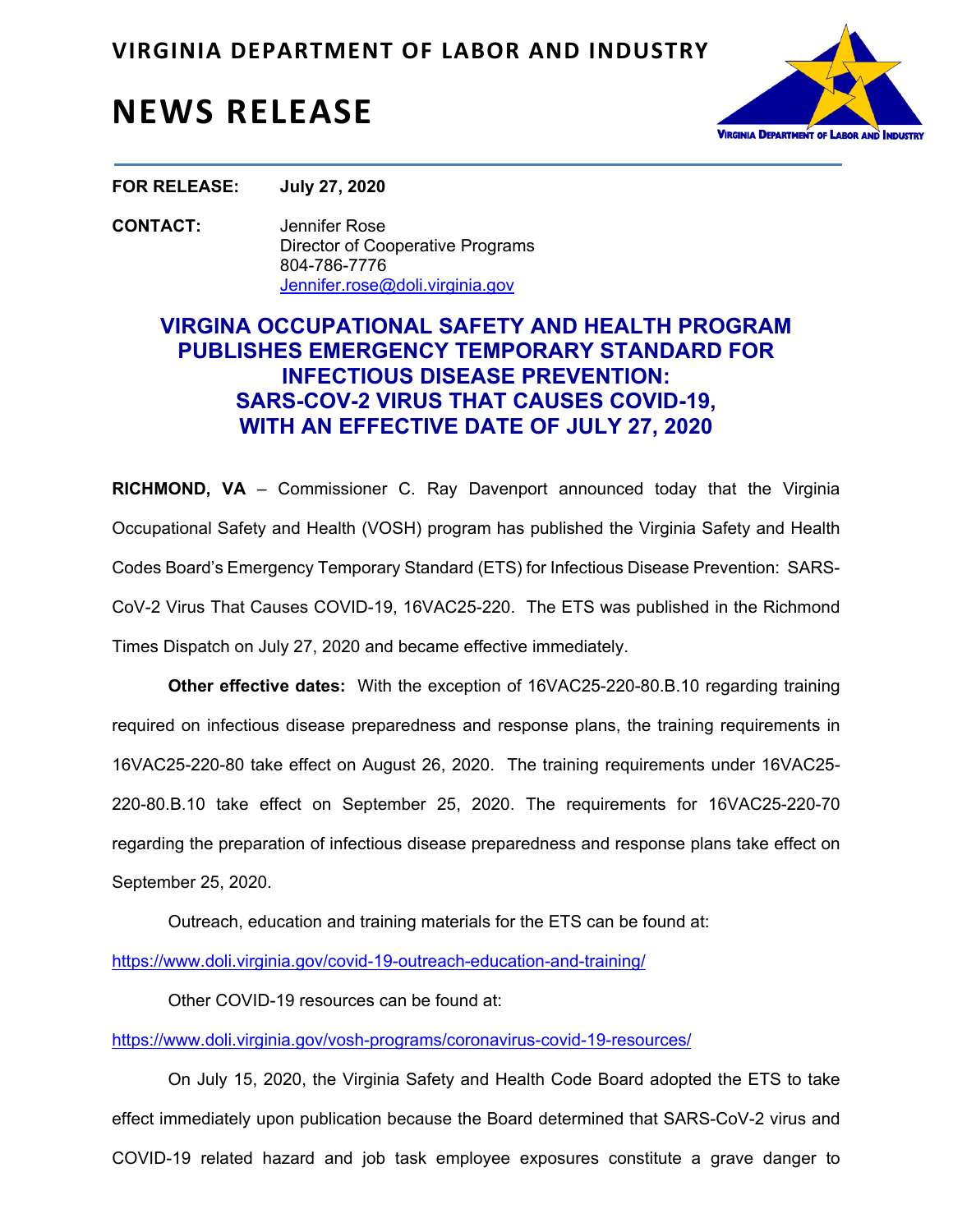employees in Virginia that necessitate the adoption of an emergency temporary standard to protect Virginia employees from the spread of the SARS-CoV-2 virus which causes COVID-19. The ETS is designed to establish requirements for employers to control, prevent, and mitigate the spread of SARS-CoV-2 virus to and among employees and employers. The ETS applies to all employees and employers under the jurisdiction of the Virginia Occupational Safety and Health (VOSH) program.

The ETS will expire within six months of its effective date, upon expiration of the Governor's State of Emergency, or when superseded by a permanent standard, whichever occurs first, or when repealed by the Virginia Safety and Health Codes Board. Publication of the ETS also constitutes notice that the Board intends to adopt a permanent standard within a period of six months.

The Virginia Department of Labor and Industry offer[s On-Site Consultation Services t](https://www.doli.virginia.gov/vosh-programs/consultation/)o help private and state and local government employers better understand and voluntarily comply with VOSH standards. Priority is given to high hazard workplaces with 250 or fewer employees and all services are offered to employers at no cost. On-Site Consultation Services helps employers identify and correct potential safety and health hazards through walk-through surveys (without citations or penalties), provide abatement advice, provide on-site training, and provide program assistance to develop safety and health programs. Additional information about On-Site Consultation Services can be obtained by contacting the Virginia Department of Labor and Industry office closest to you at www.doli.virginia.gov or by contacting Tracy Fitzpatrick, Consultation Program Manager at (804) 786-8707 or Tracy.fitzpatrick@doli.virginia.gov.

[Virginia Voluntary Protection Programs](https://www.doli.virginia.gov/voluntary-protection-program/) (VVPP) operates [Virginia STAR;](https://www.doli.virginia.gov/voluntary-protection-program/star/) and [Virginia](https://www.doli.virginia.gov/voluntary-protection-program/virginia-best-outreach-docs/)  [BEST \(](https://www.doli.virginia.gov/voluntary-protection-program/virginia-best-outreach-docs/)**B**uilding **E**xcellence in **S**afety, Health and **T**raining), which is a strategic partnership between the DOLI and the Associated General Contractors of Virginia [\(AGCVA\) t](https://agcva.org/)hat recognizes AGCVA members who voluntarily implement highly effective safety and health management systems to benefit construction workers and reduce or eliminate injuries, illnesses and fatalities on construction sites in Virginia. [Virginia CHALLENGE i](https://www.doli.virginia.gov/voluntary-protection-program/challenge/)s a three stage process that dramatically improves safety and health at the worksite and prepares the company to apply for Virginia STAR recognition. Th[e VOSH–VADOC CHALLENGE i](https://www.doli.virginia.gov/voluntary-protection-program/vadoc-challenge/)s a strategic partnership between the DOLI and